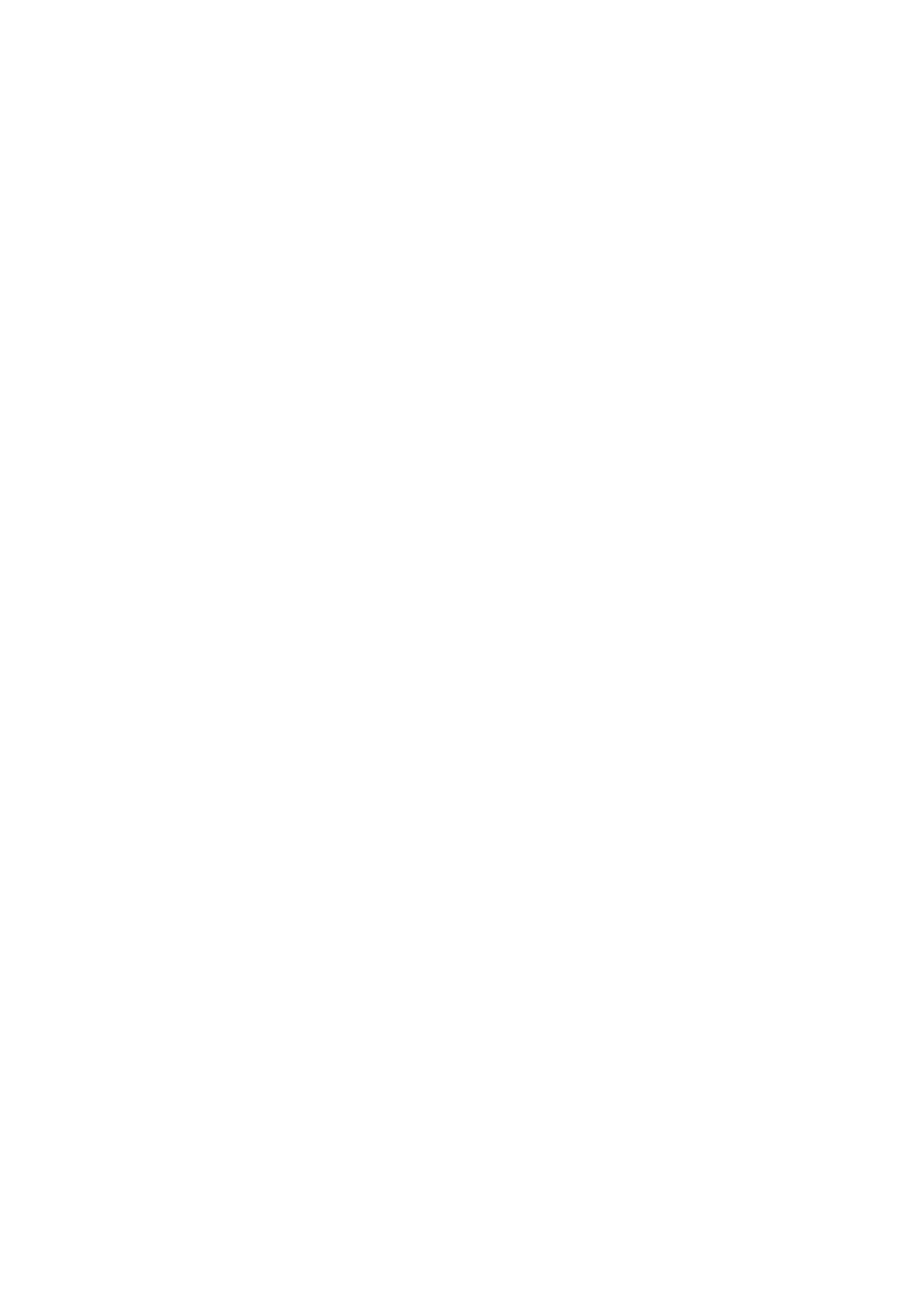## **ANNEX**

## **UNIFIED INTERPRETATIONS OF THE NOX TECHNICAL CODE 2008 RELATED TO THE APPROVAL OF SELECTIVE CATALYTIC REDUCTION (SCR) SYSTEMS**

#### **Chapter 4 – Approval for serially manufactured engines: engine family and engine group concept**

1 Paragraph 4.4.6.1 of the  $NO<sub>x</sub>$  Technical Code reads as follows:

"4.4.6.1 The engine group may be defined by basic characteristics and specifications in addition to the parameters defined in 4.3.8 for an engine family."

### *Interpretation:*

Paragraph 4.4.6.1 cross references paragraph 4.3.8 which provides guidance for selection of an engine family. For engines fitted with an SCR system to reduce  $NO<sub>x</sub>$  emissions, it is recognized that some of the parameters provided may not be common to all engines within a group, in particular paragraphs 4.3.8.2.3 and 4.3.8.2.4 state that:

- ".3 individual cylinder displacement:
	- to be within a total spread of 15%
- .4 number of cylinders and cylinder configuration:
	- applicable in certain cases only, e.g. in combination with exhaust gas cleaning devices"

For engines fitted with an SCR system to reduce  $NO<sub>x</sub>$  emissions, the number and arrangement of cylinders may not be common to all members of the engine group. These parameters may be replaced with new parameters derived from the SCR chamber and catalyst blocks, such as the SCR space velocity (SV), catalyst block geometry and catalyst material.

2 Paragraph 4.4.6.2 of the  $NO<sub>x</sub>$  Technical Code reads as follows:

"4.4.6.2 The following parameters and specifications shall be common to engines within an engine group:

- .1 bore and stroke dimensions;
- .2 method and design features of pressure charging and exhaust gas system:
	- constant pressure;
	- pulsating system;
- .3 method of charge air cooling system:
	- with/without charge air cooler;
- .4 design features of the combustion chamber that affect  $NO<sub>x</sub>$  emission;
- .5 design features of the fuel injection system, plunger and injection cam that may profile basic characteristics that affect  $NO<sub>x</sub>$  emission; and